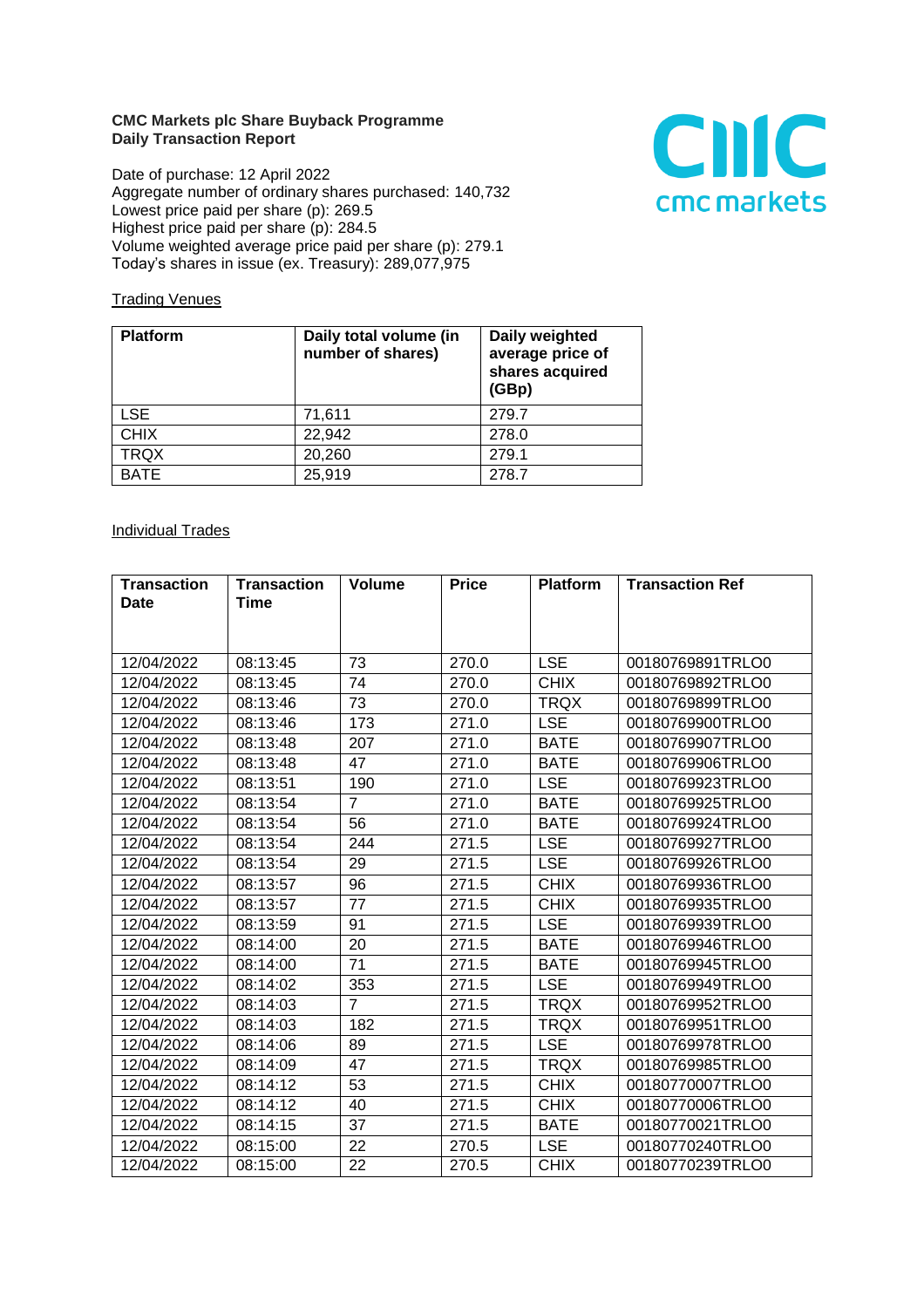| 12/04/2022 | 08:15:00 | 22             | 270.5 | <b>TRQX</b> | 00180770238TRLO0 |
|------------|----------|----------------|-------|-------------|------------------|
| 12/04/2022 | 08:15:00 | 22             | 270.5 | <b>BATE</b> | 00180770237TRLO0 |
| 12/04/2022 | 08:15:00 | 95             | 270.5 | <b>CHIX</b> | 00180770241TRLO0 |
| 12/04/2022 | 08:15:58 | 30             | 270.0 | <b>CHIX</b> | 00180770429TRLO0 |
| 12/04/2022 | 08:15:58 | 30             | 270.0 | <b>BATE</b> | 00180770428TRLO0 |
| 12/04/2022 | 08:15:58 | 29             | 270.0 | <b>TRQX</b> | 00180770427TRLO0 |
| 12/04/2022 | 08:15:58 | 29             | 270.0 | <b>LSE</b>  | 00180770426TRLO0 |
| 12/04/2022 | 08:15:58 | 150            | 270.0 | <b>CHIX</b> | 00180770431TRLO0 |
| 12/04/2022 | 08:15:58 | 400            | 270.0 | <b>CHIX</b> | 00180770430TRLO0 |
| 12/04/2022 | 08:16:02 | 137            | 270.0 | <b>LSE</b>  | 00180770444TRLO0 |
| 12/04/2022 | 08:16:08 | 473            | 269.5 | <b>CHIX</b> | 00180770453TRLO0 |
| 12/04/2022 | 08:16:08 | 714            | 269.5 | <b>CHIX</b> | 00180770452TRLO0 |
| 12/04/2022 | 08:16:08 | 138            | 269.5 | <b>BATE</b> | 00180770451TRLO0 |
| 12/04/2022 | 08:16:08 | 137            | 269.5 | <b>CHIX</b> | 00180770450TRLO0 |
| 12/04/2022 | 08:16:08 | 137            | 269.5 | <b>TRQX</b> | 00180770449TRLO0 |
| 12/04/2022 | 08:17:04 | 421            | 269.5 | <b>LSE</b>  | 00180770620TRLO0 |
| 12/04/2022 | 08:25:37 | 447            | 269.5 | <b>LSE</b>  | 00180771648TRLO0 |
| 12/04/2022 | 08:25:37 | 421            | 269.5 | <b>TRQX</b> | 00180771647TRLO0 |
| 12/04/2022 | 08:25:37 | 447            | 269.5 | <b>CHIX</b> | 00180771646TRLO0 |
| 12/04/2022 | 08:25:37 | 421            | 269.5 | <b>BATE</b> | 00180771645TRLO0 |
| 12/04/2022 | 08:37:45 | 434            | 269.5 | <b>LSE</b>  | 00180773423TRLO0 |
| 12/04/2022 | 08:37:45 | 101            | 269.5 | <b>BATE</b> | 00180773432TRLO0 |
| 12/04/2022 | 08:37:45 | 25             | 269.5 | <b>BATE</b> | 00180773431TRLO0 |
| 12/04/2022 | 08:37:45 | 14             | 269.5 | <b>BATE</b> | 00180773430TRLO0 |
| 12/04/2022 | 08:37:45 | 222            | 269.5 | <b>CHIX</b> | 00180773429TRLO0 |
| 12/04/2022 | 08:37:45 | $\overline{7}$ | 269.5 | <b>BATE</b> | 00180773428TRLO0 |
| 12/04/2022 | 08:37:45 | 190            | 269.5 | <b>CHIX</b> | 00180773427TRLO0 |
| 12/04/2022 | 08:37:45 | 287            | 269.5 | <b>BATE</b> | 00180773426TRLO0 |
| 12/04/2022 | 08:37:45 | 22             | 269.5 | <b>CHIX</b> | 00180773425TRLO0 |
| 12/04/2022 | 08:37:45 | 434            | 269.5 | <b>TRQX</b> | 00180773424TRLO0 |
| 12/04/2022 | 08:54:10 | 146            | 271.5 | <b>TRQX</b> | 00180776246TRLO0 |
| 12/04/2022 | 08:54:10 | 159            | 271.5 | <b>TRQX</b> | 00180776245TRLO0 |
| 12/04/2022 | 08:55:10 | 279            | 271.5 | <b>CHIX</b> | 00180776452TRLO0 |
| 12/04/2022 | 08:55:10 | 64             | 271.5 | <b>CHIX</b> | 00180776451TRLO0 |
| 12/04/2022 | 08:55:10 | 393            | 272.0 | <b>LSE</b>  | 00180776454TRLO0 |
| 12/04/2022 | 08:55:10 | 41             | 272.0 | <b>LSE</b>  | 00180776453TRLO0 |
| 12/04/2022 | 08:56:55 | 283            | 272.0 | <b>LSE</b>  | 00180776661TRLO0 |
| 12/04/2022 | 08:57:49 | 217            | 272.0 | <b>LSE</b>  | 00180776757TRLO0 |
| 12/04/2022 | 08:57:49 | 18             | 272.0 | <b>CHIX</b> | 00180776760TRLO0 |
| 12/04/2022 | 08:57:49 | 65             | 272.0 | <b>CHIX</b> | 00180776759TRLO0 |
| 12/04/2022 | 08:57:49 | 20             | 272.0 | <b>LSE</b>  | 00180776758TRLO0 |
| 12/04/2022 | 08:58:39 | 299            | 272.0 | <b>LSE</b>  | 00180776887TRLO0 |
| 12/04/2022 | 08:59:40 | 333            | 272.0 | <b>TRQX</b> | 00180777033TRLO0 |
| 12/04/2022 | 08:59:40 | 9              | 272.0 | <b>BATE</b> | 00180777034TRLO0 |
| 12/04/2022 | 09:00:31 | 280            | 272.0 | <b>LSE</b>  | 00180777205TRLO0 |
| 12/04/2022 | 09:01:27 | 77             | 272.0 | <b>LSE</b>  | 00180777411TRLO0 |
| 12/04/2022 | 09:01:27 | 220            | 272.0 | <b>LSE</b>  | 00180777410TRLO0 |
| 12/04/2022 | 09:02:34 | 241            | 272.0 | <b>LSE</b>  | 00180777666TRLO0 |
| 12/04/2022 | 09:02:34 | 77             | 272.0 | <b>LSE</b>  | 00180777665TRLO0 |
| 12/04/2022 | 09:03:40 | 290            | 272.0 | <b>TRQX</b> | 00180777883TRLO0 |
| 12/04/2022 | 09:04:55 | 77             | 272.0 | <b>CHIX</b> | 00180778088TRLO0 |
| 12/04/2022 | 09:04:55 | 68             | 272.0 | <b>CHIX</b> | 00180778087TRLO0 |
| 12/04/2022 | 09:04:55 | 157            | 272.0 | <b>CHIX</b> | 00180778089TRLO0 |
|            |          |                |       |             |                  |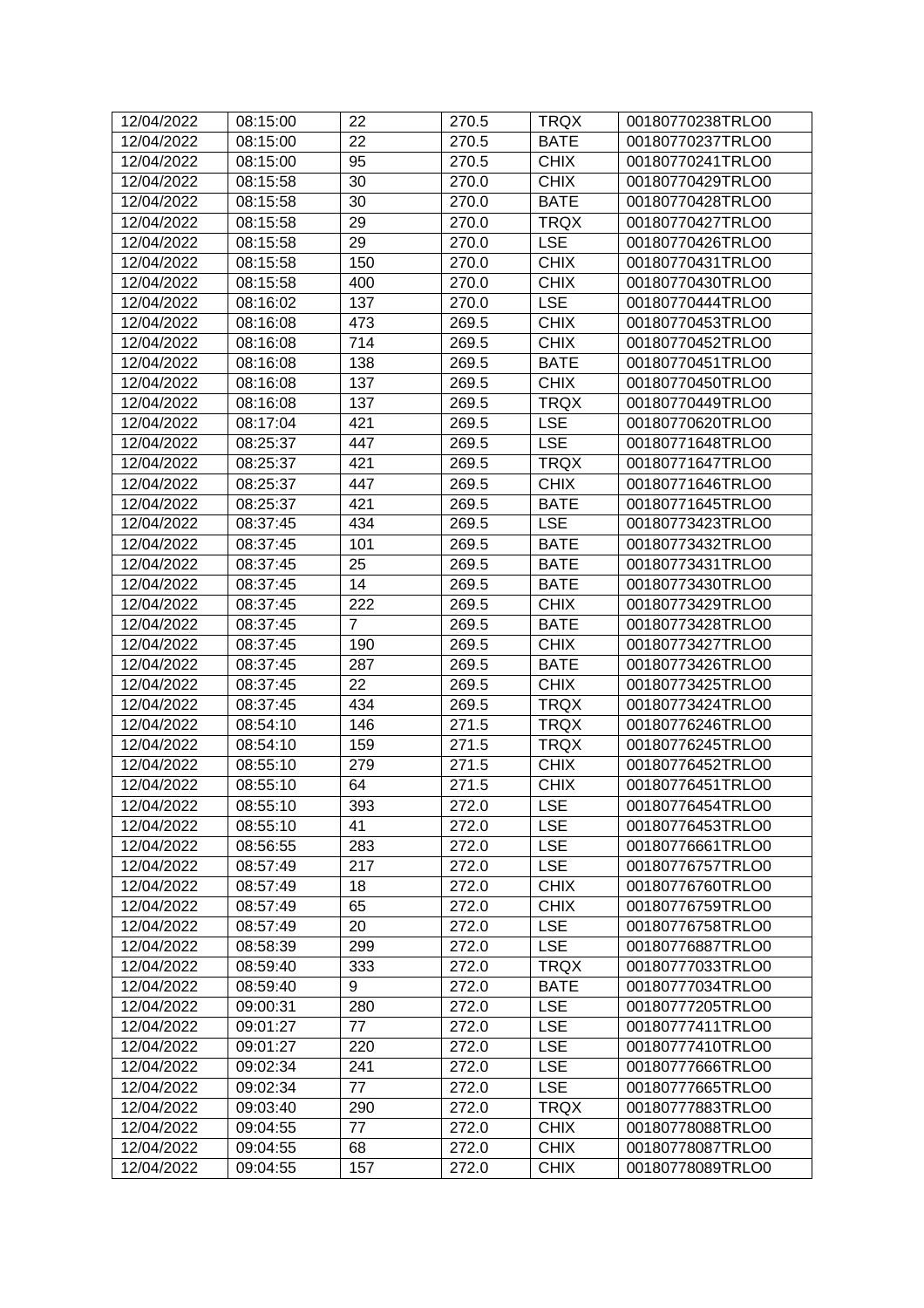| 12/04/2022 | 09:04:55 | 6              | 272.5 | <b>CHIX</b> | 00180778091TRLO0 |
|------------|----------|----------------|-------|-------------|------------------|
| 12/04/2022 | 09:04:55 | 428            | 272.5 | <b>CHIX</b> | 00180778090TRLO0 |
| 12/04/2022 | 09:11:15 | 625            | 271.8 | <b>BATE</b> | 00180779250TRLO0 |
| 12/04/2022 | 09:11:16 | 280            | 271.8 | <b>BATE</b> | 00180779251TRLO0 |
| 12/04/2022 | 09:11:16 | 905            | 271.8 | <b>BATE</b> | 00180779252TRLO0 |
| 12/04/2022 | 09:19:19 | 340            | 272.5 | <b>CHIX</b> | 00180780486TRLO0 |
| 12/04/2022 | 09:20:13 | 296            | 272.5 | <b>LSE</b>  | 00180780650TRLO0 |
| 12/04/2022 | 09:21:04 | 87             | 272.5 | <b>LSE</b>  | 00180780853TRLO0 |
| 12/04/2022 | 09:21:04 | 204            | 272.5 | <b>LSE</b>  | 00180780852TRLO0 |
| 12/04/2022 | 09:22:04 | 61             | 273.0 | <b>LSE</b>  | 00180781103TRLO0 |
| 12/04/2022 | 09:22:04 | 294            | 273.0 | <b>LSE</b>  | 00180781102TRLO0 |
| 12/04/2022 | 09:22:51 | 288            | 274.0 | <b>LSE</b>  | 00180781202TRLO0 |
| 12/04/2022 | 09:23:40 | 75             | 274.0 | <b>LSE</b>  | 00180781331TRLO0 |
| 12/04/2022 | 09:23:40 | 212            | 274.0 | <b>LSE</b>  | 00180781330TRLO0 |
| 12/04/2022 | 09:24:37 | 179            | 274.0 | <b>LSE</b>  | 00180781479TRLO0 |
| 12/04/2022 | 09:24:37 | 149            | 274.0 | <b>LSE</b>  | 00180781480TRLO0 |
| 12/04/2022 | 09:24:37 | 49             | 274.5 | <b>LSE</b>  | 00180781482TRLO0 |
| 12/04/2022 | 09:24:37 | 813            | 274.5 | <b>LSE</b>  | 00180781481TRLO0 |
| 12/04/2022 | 09:28:22 | 236            | 274.5 | <b>LSE</b>  | 00180782037TRLO0 |
| 12/04/2022 | 09:28:22 | 87             | 274.5 | <b>LSE</b>  | 00180782036TRLO0 |
| 12/04/2022 | 09:29:39 | 336            | 274.5 | <b>LSE</b>  | 00180782198TRLO0 |
| 12/04/2022 | 09:31:04 | 65             | 274.5 | <b>LSE</b>  | 00180782420TRLO0 |
| 12/04/2022 | 09:31:04 | 224            | 274.5 | <b>LSE</b>  | 00180782419TRLO0 |
| 12/04/2022 | 09:31:04 | 56             | 274.5 | <b>LSE</b>  | 00180782418TRLO0 |
| 12/04/2022 | 09:31:04 | 434            | 275.0 | <b>BATE</b> | 00180782421TRLO0 |
| 12/04/2022 | 09:33:37 | 323            | 275.0 | <b>LSE</b>  | 00180782814TRLO0 |
| 12/04/2022 | 09:34:42 | 177            | 275.0 | <b>LSE</b>  | 00180783097TRLO0 |
| 12/04/2022 | 09:34:42 | 32             | 275.0 | <b>BATE</b> | 00180783099TRLO0 |
| 12/04/2022 | 09:34:42 | 68             | 275.0 | <b>CHIX</b> | 00180783098TRLO0 |
| 12/04/2022 | 09:36:04 | 131            | 275.0 | <b>CHIX</b> | 00180783322TRLO0 |
| 12/04/2022 | 09:36:04 | 61             | 275.0 | <b>CHIX</b> | 00180783321TRLO0 |
| 12/04/2022 | 09:36:04 | 133            | 275.0 | <b>LSE</b>  | 00180783320TRLO0 |
| 12/04/2022 | 09:36:04 | 27             | 275.0 | <b>LSE</b>  | 00180783319TRLO0 |
| 12/04/2022 | 09:36:04 | 330            | 275.5 | <b>LSE</b>  | 00180783324TRLO0 |
| 12/04/2022 | 09:36:04 | $\overline{2}$ | 275.5 | <b>LSE</b>  | 00180783323TRLO0 |
| 12/04/2022 | 09:38:12 | 329            | 275.0 | <b>BATE</b> | 00180783730TRLO0 |
| 12/04/2022 | 09:38:12 | 331            | 275.0 | <b>BATE</b> | 00180783729TRLO0 |
| 12/04/2022 | 09:38:12 | 233            | 275.0 | <b>BATE</b> | 00180783731TRLO0 |
| 12/04/2022 | 09:38:13 | 425            | 275.0 | <b>BATE</b> | 00180783732TRLO0 |
| 12/04/2022 | 09:39:45 | 620            | 274.5 | <b>CHIX</b> | 00180783991TRLO0 |
| 12/04/2022 | 09:39:45 | 363            | 274.5 | <b>TRQX</b> | 00180783990TRLO0 |
| 12/04/2022 | 09:39:45 | 199            | 274.5 | <b>CHIX</b> | 00180783989TRLO0 |
| 12/04/2022 | 09:39:45 | 333            | 274.5 | <b>LSE</b>  | 00180783988TRLO0 |
| 12/04/2022 | 09:39:45 | 71             | 274.5 | <b>TRQX</b> | 00180783987TRLO0 |
| 12/04/2022 | 09:39:45 | 86             | 274.0 | <b>BATE</b> | 00180783998TRLO0 |
| 12/04/2022 | 09:39:45 | 38             | 274.0 | <b>BATE</b> | 00180783997TRLO0 |
| 12/04/2022 | 09:39:45 | 10             | 274.0 | <b>BATE</b> | 00180783996TRLO0 |
| 12/04/2022 | 09:39:45 | 61             | 274.0 | <b>BATE</b> | 00180783995TRLO0 |
| 12/04/2022 | 09:39:45 | 12             | 274.0 | <b>BATE</b> | 00180783994TRLO0 |
| 12/04/2022 | 09:39:45 | 6              | 274.0 | <b>BATE</b> | 00180783993TRLO0 |
| 12/04/2022 | 09:39:45 | 74             | 274.0 | <b>BATE</b> | 00180783992TRLO0 |
| 12/04/2022 | 09:50:52 | 345            | 274.0 | <b>LSE</b>  | 00180785747TRLO0 |
| 12/04/2022 | 09:51:58 | 83             | 274.0 | <b>LSE</b>  | 00180785976TRLO0 |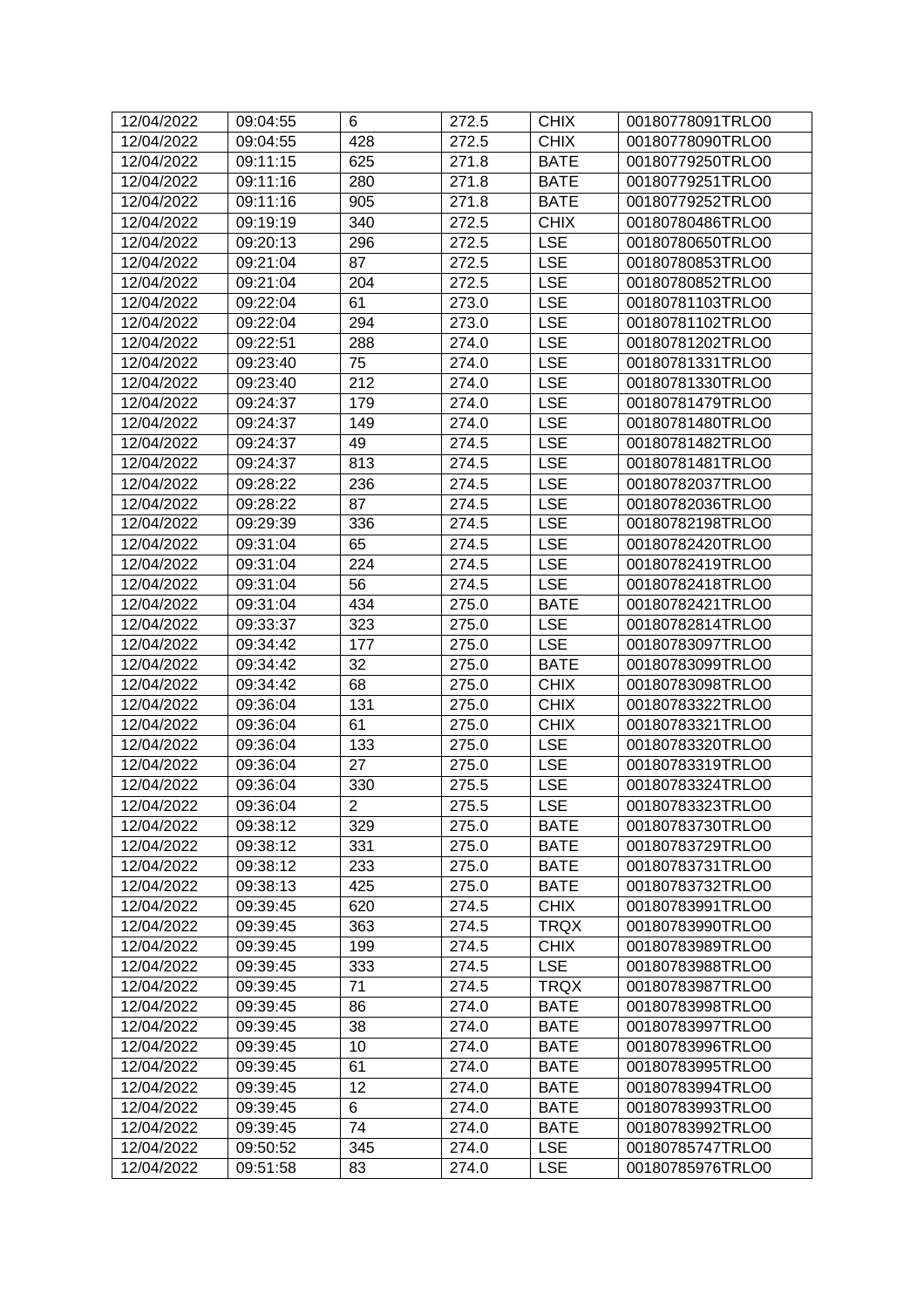| 12/04/2022 | 09:51:58 | 62    | 274.0 | <b>LSE</b>  | 00180785975TRLO0 |
|------------|----------|-------|-------|-------------|------------------|
| 12/04/2022 | 09:51:58 | 372   | 274.5 | <b>LSE</b>  | 00180785978TRLO0 |
| 12/04/2022 | 09:51:58 | 4     | 274.5 | <b>LSE</b>  | 00180785977TRLO0 |
| 12/04/2022 | 09:52:52 | 292   | 274.5 | <b>LSE</b>  | 00180786136TRLO0 |
| 12/04/2022 | 09:53:39 | 81    | 274.3 | <b>BATE</b> | 00180786269TRLO0 |
| 12/04/2022 | 09:54:03 | 317   | 274.5 | <b>LSE</b>  | 00180786339TRLO0 |
| 12/04/2022 | 09:54:03 | 202   | 275.5 | <b>LSE</b>  | 00180786340TRLO0 |
| 12/04/2022 | 09:55:55 | 23    | 275.5 | <b>LSE</b>  | 00180786645TRLO0 |
| 12/04/2022 | 09:55:55 | 298   | 275.5 | <b>LSE</b>  | 00180786644TRLO0 |
| 12/04/2022 | 09:56:45 | 81    | 275.0 | <b>BATE</b> | 00180786749TRLO0 |
| 12/04/2022 | 09:57:07 | 320   | 275.5 | <b>LSE</b>  | 00180786793TRLO0 |
| 12/04/2022 | 09:57:54 | 111   | 275.5 | <b>LSE</b>  | 00180786906TRLO0 |
| 12/04/2022 | 09:57:54 | 157   | 275.5 | <b>LSE</b>  | 00180786905TRLO0 |
| 12/04/2022 | 09:58:55 | 208   | 275.5 | <b>CHIX</b> | 00180787045TRLO0 |
| 12/04/2022 | 09:58:55 | 67    | 275.5 | <b>CHIX</b> | 00180787044TRLO0 |
| 12/04/2022 | 09:58:55 | 61    | 275.5 | <b>CHIX</b> | 00180787043TRLO0 |
| 12/04/2022 | 09:58:55 | 441   | 276.0 | <b>TRQX</b> | 00180787047TRLO0 |
| 12/04/2022 | 09:58:55 | 50    | 276.0 | <b>TRQX</b> | 00180787046TRLO0 |
| 12/04/2022 | 09:58:55 | 303   | 276.0 | <b>LSE</b>  | 00180787048TRLO0 |
| 12/04/2022 | 10:02:18 | 81    | 275.5 | <b>BATE</b> | 00180787637TRLO0 |
| 12/04/2022 | 10:02:37 | 304   | 276.0 | <b>LSE</b>  | 00180787671TRLO0 |
| 12/04/2022 | 10:03:28 | 270   | 276.0 | <b>LSE</b>  | 00180787800TRLO0 |
| 12/04/2022 | 10:04:31 | 30    | 276.0 | <b>CHIX</b> | 00180788039TRLO0 |
| 12/04/2022 | 10:04:31 | 44    | 276.0 | <b>CHIX</b> | 00180788038TRLO0 |
| 12/04/2022 | 10:04:31 | 96    | 276.0 | <b>LSE</b>  | 00180788037TRLO0 |
| 12/04/2022 | 10:04:31 | 147   | 276.0 | <b>LSE</b>  | 00180788036TRLO0 |
| 12/04/2022 | 10:05:16 | 492   | 276.0 | <b>CHIX</b> | 00180788140TRLO0 |
| 12/04/2022 | 10:05:16 | 86    | 276.0 | <b>LSE</b>  | 00180788142TRLO0 |
| 12/04/2022 | 10:05:16 | 144   | 276.0 | <b>LSE</b>  | 00180788141TRLO0 |
| 12/04/2022 | 10:05:17 | 434   | 276.5 | <b>LSE</b>  | 00180788148TRLO0 |
| 12/04/2022 | 10:08:02 | 434   | 276.0 | <b>BATE</b> | 00180788612TRLO0 |
| 12/04/2022 | 10:08:02 | 434   | 276.0 | <b>CHIX</b> | 00180788611TRLO0 |
| 12/04/2022 | 10:08:02 | 434   | 276.0 | <b>TRQX</b> | 00180788610TRLO0 |
| 12/04/2022 | 10:08:02 | 434   | 276.0 | <b>LSE</b>  | 00180788614TRLO0 |
| 12/04/2022 | 10:08:02 | 434   | 276.0 | <b>TRQX</b> | 00180788613TRLO0 |
| 12/04/2022 | 10:15:50 | 434   | 275.0 | <b>BATE</b> | 00180790174TRLO0 |
| 12/04/2022 | 10:15:50 | 434   | 275.0 | <b>CHIX</b> | 00180790173TRLO0 |
| 12/04/2022 | 10:15:50 | 434   | 275.0 | <b>LSE</b>  | 00180790172TRLO0 |
| 12/04/2022 | 10:15:50 | 434   | 275.0 | <b>TRQX</b> | 00180790171TRLO0 |
| 12/04/2022 | 10:25:55 | 434   | 275.0 | <b>CHIX</b> | 00180791773TRLO0 |
| 12/04/2022 | 10:25:55 | 400   | 275.0 | <b>BATE</b> | 00180791772TRLO0 |
| 12/04/2022 | 10:25:55 | 434   | 275.0 | <b>LSE</b>  | 00180791771TRLO0 |
| 12/04/2022 | 10:25:55 | 434   | 275.0 | <b>TRQX</b> | 00180791770TRLO0 |
| 12/04/2022 | 10:25:56 | 34    | 275.0 | <b>BATE</b> | 00180791774TRLO0 |
| 12/04/2022 | 10:43:03 | 280   | 279.5 | <b>LSE</b>  | 00180795277TRLO0 |
| 12/04/2022 | 10:44:06 | 294   | 280.0 | <b>LSE</b>  | 00180795472TRLO0 |
| 12/04/2022 | 10:44:06 | 38    | 280.0 | <b>LSE</b>  | 00180795471TRLO0 |
| 12/04/2022 | 10:44:06 | 63    | 280.5 | <b>LSE</b>  | 00180795474TRLO0 |
| 12/04/2022 | 10:44:06 | 371   | 280.5 | <b>LSE</b>  | 00180795473TRLO0 |
| 12/04/2022 | 10:46:01 | 1,701 | 279.8 | <b>BATE</b> | 00180795919TRLO0 |
| 12/04/2022 | 10:55:10 | 788   | 280.0 | <b>BATE</b> | 00180797827TRLO0 |
| 12/04/2022 | 10:59:22 | 1,334 | 280.0 | <b>BATE</b> | 00180798883TRLO0 |
| 12/04/2022 | 11:03:52 | 89    | 280.0 | <b>CHIX</b> | 00180799714TRLO0 |
|            |          |       |       |             |                  |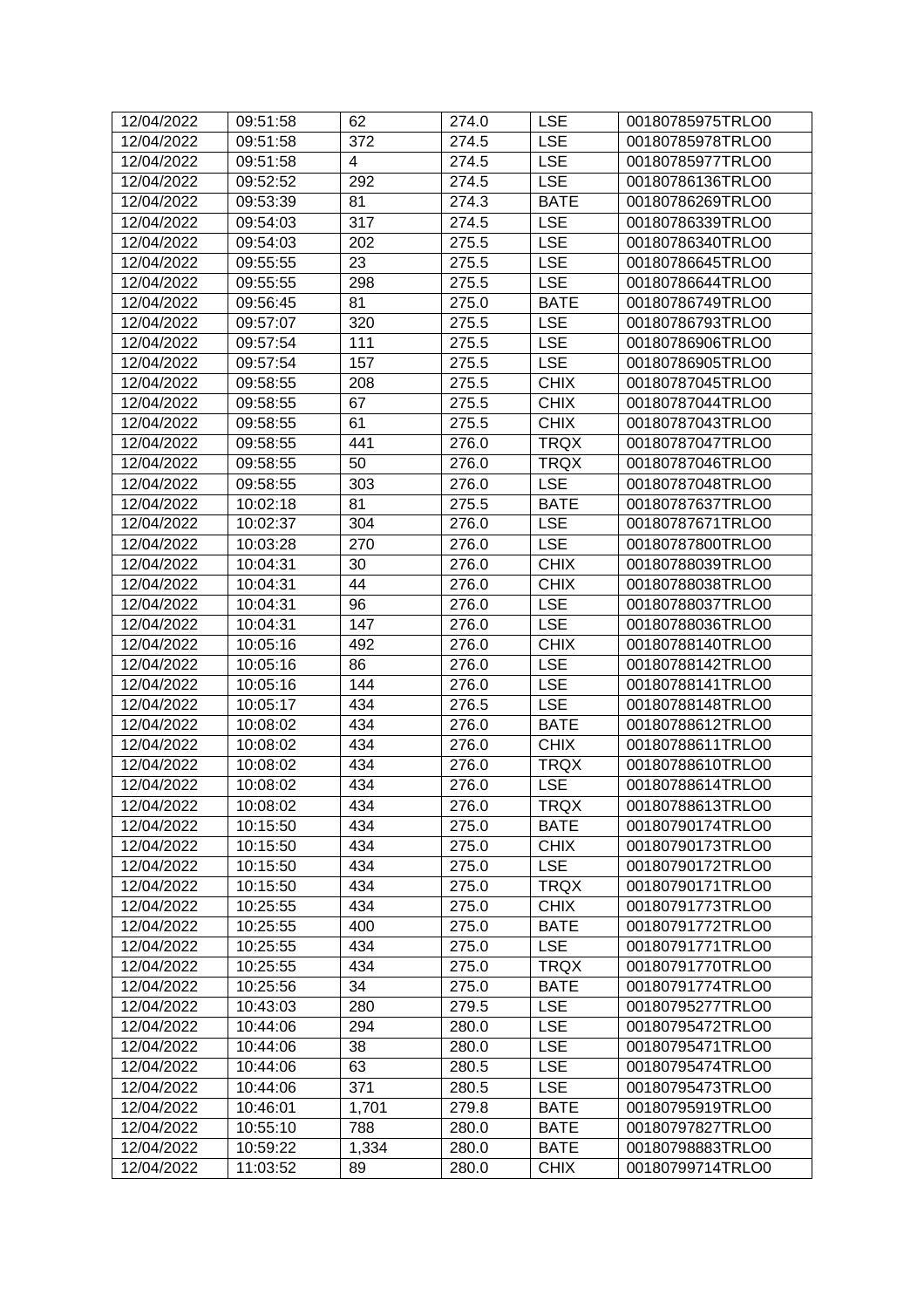| 12/04/2022 | 11:03:52 | 55  | 280.0 | <b>CHIX</b> | 00180799713TRLO0 |
|------------|----------|-----|-------|-------------|------------------|
| 12/04/2022 | 11:03:52 | 91  | 280.0 | <b>LSE</b>  | 00180799712TRLO0 |
| 12/04/2022 | 11:03:52 | 22  | 280.0 | <b>LSE</b>  | 00180799711TRLO0 |
| 12/04/2022 | 11:03:52 | 340 | 280.5 | <b>LSE</b>  | 00180799716TRLO0 |
| 12/04/2022 | 11:03:52 | 3   | 280.5 | <b>LSE</b>  | 00180799715TRLO0 |
| 12/04/2022 | 11:04:03 | 434 | 280.0 | <b>BATE</b> | 00180799763TRLO0 |
| 12/04/2022 | 11:04:03 | 434 | 280.0 | <b>CHIX</b> | 00180799762TRLO0 |
| 12/04/2022 | 11:04:03 | 434 | 280.0 | <b>TRQX</b> | 00180799761TRLO0 |
| 12/04/2022 | 11:05:07 | 242 | 280.0 | <b>BATE</b> | 00180799961TRLO0 |
| 12/04/2022 | 11:05:07 | 434 | 280.0 | <b>CHIX</b> | 00180799960TRLO0 |
| 12/04/2022 | 11:05:07 | 236 | 280.0 | <b>TRQX</b> | 00180799959TRLO0 |
| 12/04/2022 | 11:05:07 | 192 | 280.0 | <b>BATE</b> | 00180799958TRLO0 |
| 12/04/2022 | 11:05:07 | 434 | 280.0 | <b>LSE</b>  | 00180799957TRLO0 |
| 12/04/2022 | 11:05:07 | 198 | 280.0 | <b>TRQX</b> | 00180799956TRLO0 |
| 12/04/2022 | 11:07:03 | 304 | 279.5 | <b>BATE</b> | 00180800404TRLO0 |
| 12/04/2022 | 11:07:03 | 304 | 279.5 | <b>CHIX</b> | 00180800403TRLO0 |
| 12/04/2022 | 11:07:03 | 824 | 279.5 | <b>LSE</b>  | 00180800402TRLO0 |
| 12/04/2022 | 11:07:03 | 304 | 279.5 | <b>TRQX</b> | 00180800401TRLO0 |
| 12/04/2022 | 11:07:06 | 369 | 279.0 | <b>TRQX</b> | 00180800423TRLO0 |
| 12/04/2022 | 11:07:06 | 564 | 279.0 | <b>LSE</b>  | 00180800422TRLO0 |
| 12/04/2022 | 11:07:06 | 195 | 279.0 | <b>TRQX</b> | 00180800421TRLO0 |
| 12/04/2022 | 11:09:24 | 402 | 279.0 | <b>BATE</b> | 00180800938TRLO0 |
| 12/04/2022 | 11:09:24 | 401 | 279.0 | <b>CHIX</b> | 00180800937TRLO0 |
| 12/04/2022 | 11:09:24 | 467 | 279.0 | <b>LSE</b>  | 00180800936TRLO0 |
| 12/04/2022 | 11:18:14 | 434 | 279.0 | <b>BATE</b> | 00180802802TRLO0 |
| 12/04/2022 | 11:18:14 | 434 | 279.0 | <b>CHIX</b> | 00180802801TRLO0 |
| 12/04/2022 | 11:18:14 | 398 | 279.0 | <b>TRQX</b> | 00180802800TRLO0 |
| 12/04/2022 | 11:18:14 | 434 | 279.0 | <b>LSE</b>  | 00180802799TRLO0 |
| 12/04/2022 | 11:18:14 | 36  | 279.0 | <b>TRQX</b> | 00180802803TRLO0 |
| 12/04/2022 | 11:20:24 | 400 | 278.5 | <b>BATE</b> | 00180803180TRLO0 |
| 12/04/2022 | 11:20:24 | 434 | 278.5 | <b>LSE</b>  | 00180803179TRLO0 |
| 12/04/2022 | 11:20:24 | 434 | 278.5 | <b>CHIX</b> | 00180803178TRLO0 |
| 12/04/2022 | 11:20:24 | 34  | 278.5 | <b>BATE</b> | 00180803177TRLO0 |
| 12/04/2022 | 11:20:24 | 434 | 278.5 | <b>TRQX</b> | 00180803176TRLO0 |
| 12/04/2022 | 11:20:24 | 11  | 278.5 | <b>CHIX</b> | 00180803181TRLO0 |
| 12/04/2022 | 11:24:45 | 434 | 278.0 | <b>BATE</b> | 00180804052TRLO0 |
| 12/04/2022 | 11:24:45 | 434 | 278.0 | <b>LSE</b>  | 00180804051TRLO0 |
| 12/04/2022 | 11:24:45 | 434 | 278.0 | <b>CHIX</b> | 00180804050TRLO0 |
| 12/04/2022 | 11:24:45 | 434 | 278.0 | <b>TRQX</b> | 00180804049TRLO0 |
| 12/04/2022 | 11:52:57 | 274 | 278.0 | <b>CHIX</b> | 00180809740TRLO0 |
| 12/04/2022 | 11:52:57 | 160 | 278.0 | <b>CHIX</b> | 00180809743TRLO0 |
| 12/04/2022 | 11:52:57 | 434 | 278.0 | <b>BATE</b> | 00180809742TRLO0 |
| 12/04/2022 | 11:52:57 | 434 | 278.0 | <b>LSE</b>  | 00180809741TRLO0 |
| 12/04/2022 | 11:52:57 | 434 | 278.0 | <b>TRQX</b> | 00180809739TRLO0 |
| 12/04/2022 | 13:28:15 | 434 | 280.0 | <b>BATE</b> | 00180825359TRLO0 |
| 12/04/2022 | 13:28:15 | 434 | 280.0 | <b>CHIX</b> | 00180825358TRLO0 |
| 12/04/2022 | 13:28:15 | 434 | 280.0 | <b>LSE</b>  | 00180825357TRLO0 |
| 12/04/2022 | 13:28:15 | 434 | 280.0 | <b>TRQX</b> | 00180825356TRLO0 |
| 12/04/2022 | 13:31:17 | 267 | 281.0 | <b>BATE</b> | 00180827136TRLO0 |
| 12/04/2022 | 13:31:17 | 235 | 281.0 | <b>CHIX</b> | 00180827135TRLO0 |
| 12/04/2022 | 13:31:17 | 167 | 281.0 | <b>BATE</b> | 00180827134TRLO0 |
| 12/04/2022 | 13:31:17 | 199 | 281.0 | <b>CHIX</b> | 00180827133TRLO0 |
| 12/04/2022 | 13:31:17 | 384 | 281.0 | <b>TRQX</b> | 00180827132TRLO0 |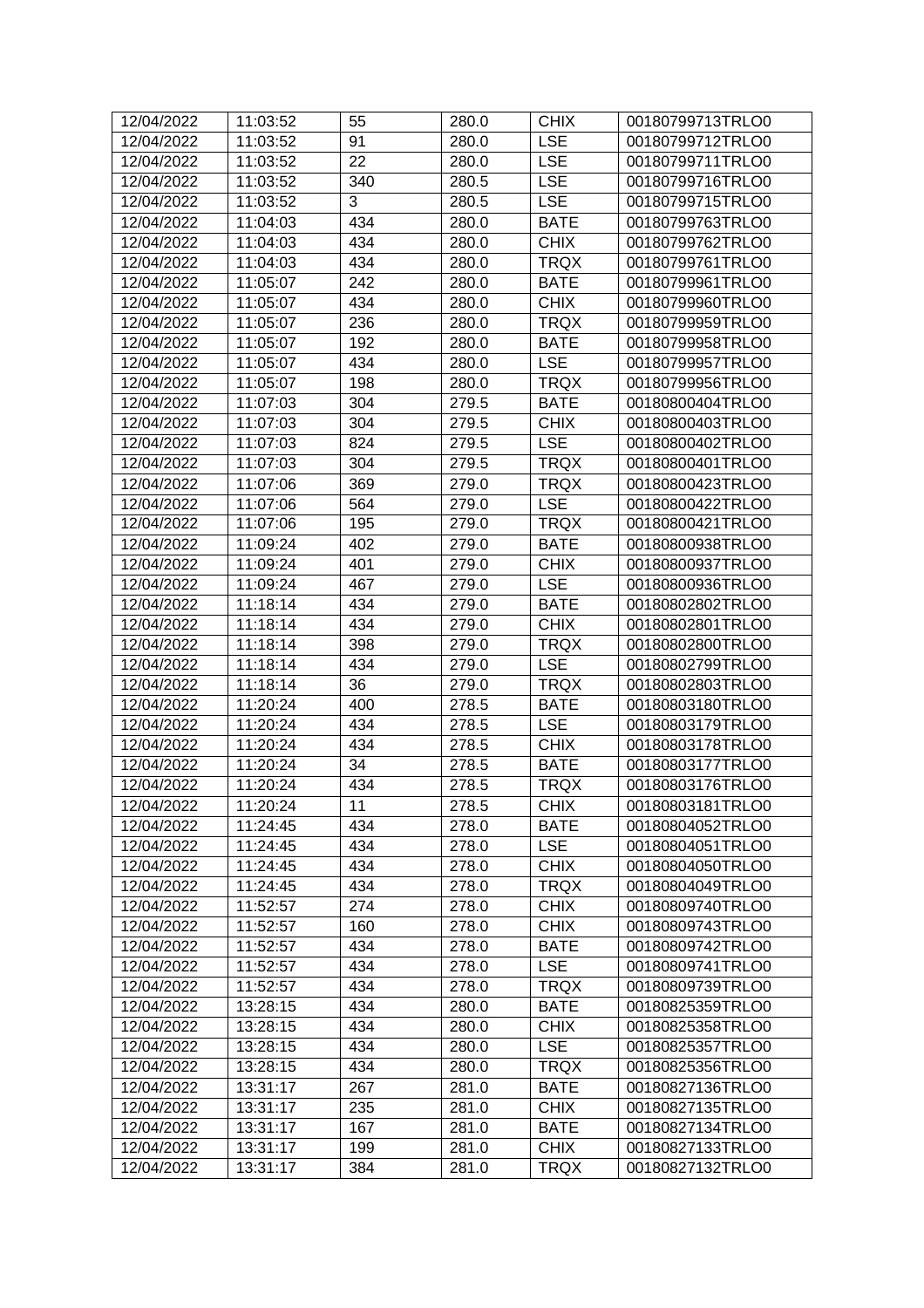| 12/04/2022               | 13:31:17             | 434        | 281.0          | <b>LSE</b>                 | 00180827131TRLO0                     |
|--------------------------|----------------------|------------|----------------|----------------------------|--------------------------------------|
| 12/04/2022               | 13:31:17             | 50         | 281.0          | <b>TRQX</b>                | 00180827130TRLO0                     |
| 12/04/2022               | 13:31:34             | 77         | 280.5          | <b>LSE</b>                 | 00180827321TRLO0                     |
| 12/04/2022               | 13:31:35             | 434        | 280.5          | <b>CHIX</b>                | 00180827338TRLO0                     |
| 12/04/2022               | 13:31:35             | 434        | 280.5          | <b>BATE</b>                | 00180827337TRLO0                     |
| 12/04/2022               | 13:31:35             | 434        | 280.5          | <b>TRQX</b>                | 00180827336TRLO0                     |
| 12/04/2022               | 13:31:35             | 357        | 280.5          | <b>LSE</b>                 | 00180827335TRLO0                     |
| 12/04/2022               | 13:32:05             | 434        | 280.0          | <b>CHIX</b>                | 00180827577TRLO0                     |
| 12/04/2022               | 13:32:05             | 434        | 280.0          | <b>BATE</b>                | 00180827576TRLO0                     |
| 12/04/2022               | 13:32:05             | 434        | 280.0          | <b>TRQX</b>                | 00180827575TRLO0                     |
| 12/04/2022               | 13:32:05             | 434        | 280.0          | <b>LSE</b>                 | 00180827574TRLO0                     |
| 12/04/2022               | 13:35:46             | 434        | 279.5          | <b>CHIX</b>                | 00180828698TRLO0                     |
| 12/04/2022               | 13:35:46             | 434        | 279.5          | <b>LSE</b>                 | 00180828697TRLO0                     |
| 12/04/2022               | 13:44:06             | 103        | 279.5          | <b>TRQX</b>                | 00180830918TRLO0                     |
| 12/04/2022               | 13:44:06             | 434        | 279.5          | <b>CHIX</b>                | 00180830917TRLO0                     |
| 12/04/2022               | 13:44:06             | 434        | 279.5          | <b>BATE</b>                | 00180830916TRLO0                     |
| 12/04/2022               | 13:44:06             | 434        | 279.5          | <b>LSE</b>                 | 00180830915TRLO0                     |
| 12/04/2022               | 13:44:06             | 331        | 279.5          | <b>TRQX</b>                | 00180830914TRLO0                     |
| 12/04/2022               | 13:57:43             | 765        | 278.5          | <b>LSE</b>                 | 00180834665TRLO0                     |
| 12/04/2022               | 13:57:43             | 324        | 278.5          | <b>CHIX</b>                | 00180834664TRLO0                     |
| 12/04/2022               | 13:57:43             | 324        | 278.5          | <b>BATE</b>                | 00180834663TRLO0                     |
| 12/04/2022               | 13:57:43             | 323        | 278.5          | <b>TRQX</b>                | 00180834662TRLO0                     |
| 12/04/2022               | 14:10:18             | 104        | 278.0          | <b>CHIX</b>                | 00180838276TRLO0                     |
| 12/04/2022               |                      |            |                | <b>LSE</b>                 |                                      |
| 12/04/2022               | 14:10:18<br>14:10:18 | 765<br>324 | 278.0<br>278.0 | <b>BATE</b>                | 00180838275TRLO0<br>00180838274TRLO0 |
|                          |                      |            |                |                            |                                      |
| 12/04/2022<br>12/04/2022 | 14:10:18<br>14:10:18 | 220<br>323 | 278.0          | <b>CHIX</b><br><b>TRQX</b> | 00180838273TRLO0                     |
| 12/04/2022               |                      |            | 278.0<br>277.5 | <b>BATE</b>                | 00180838272TRLO0                     |
| 12/04/2022               | 14:10:18<br>14:10:18 | 201<br>213 | 277.5          | <b>BATE</b>                | 00180838280TRLO0<br>00180838279TRLO0 |
|                          |                      | 148        |                | <b>TRQX</b>                |                                      |
| 12/04/2022               | 14:10:18<br>14:10:18 |            | 277.5          | <b>TRQX</b>                | 00180838278TRLO0                     |
| 12/04/2022               | 14:14:41             | 285<br>434 | 277.5          |                            | 00180838277TRLO0                     |
| 12/04/2022<br>12/04/2022 | 14:14:41             | 148        | 277.0<br>277.0 | <b>LSE</b><br><b>BATE</b>  | 00180839408TRLO0<br>00180839407TRLO0 |
| 12/04/2022               |                      | 434        |                | <b>CHIX</b>                | 00180839406TRLO0                     |
|                          | 14:14:41             |            | 277.0          |                            |                                      |
| 12/04/2022               | 14:14:41             | 286        | 277.0          | <b>BATE</b>                | 00180839410TRLO0                     |
| 12/04/2022               | 14:14:41             | 434        | 277.0          | TRQX                       | 00180839409TRLO0                     |
| 12/04/2022               | 14:24:05             | 508        | 277.5          | <b>LSE</b>                 | 00180842639TRLO0                     |
| 12/04/2022               | 14:24:05             | 508        | 277.5          | <b>CHIX</b>                | 00180842642TRLO0                     |
| 12/04/2022               | 14:24:05             | 360        | 277.5          | <b>BATE</b>                | 00180842641TRLO0                     |
| 12/04/2022               | 14:24:05             | 360        | 277.5          | <b>TRQX</b>                | 00180842640TRLO0                     |
| 12/04/2022               | 15:12:02             | 117        | 280.0          | <b>CHIX</b>                | 00180880815TRLO0                     |
| 12/04/2022               | 15:12:02             | 434        | 280.0          | <b>BATE</b>                | 00180880816TRLO0                     |
| 12/04/2022               | 15:12:02             | 6          | 280.0          | <b>CHIX</b>                | 00180880818TRLO0                     |
| 12/04/2022               | 15:12:02             | 311        | 280.0          | <b>CHIX</b>                | 00180880819TRLO0                     |
| 12/04/2022               | 15:12:02             | 434        | 280.0          | LSE                        | 00180880817TRLO0                     |
| 12/04/2022               | 15:12:02             | 434        | 280.0          | <b>TRQX</b>                | 00180880814TRLO0                     |
| 12/04/2022               | 15:37:04             | 375        | 282.0          | <b>LSE</b>                 | 00180898648TRLO0                     |
| 12/04/2022               | 15:37:04             | 493        | 282.0          | <b>BATE</b>                | 00180898647TRLO0                     |
| 12/04/2022               | 15:37:04             | 492        | 282.0          | <b>TRQX</b>                | 00180898646TRLO0                     |
| 12/04/2022               | 15:37:04             | 376        | 282.0          | <b>CHIX</b>                | 00180898649TRLO0                     |
| 12/04/2022               | 15:37:04             | 45         | 281.8          | <b>BATE</b>                | 00180898650TRLO0                     |
| 12/04/2022               | 15:37:04             | 35         | 281.8          | <b>BATE</b>                | 00180898652TRLO0                     |
| 12/04/2022               | 15:40:47             | 434        | 282.0          | <b>BATE</b>                | 00180900918TRLO0                     |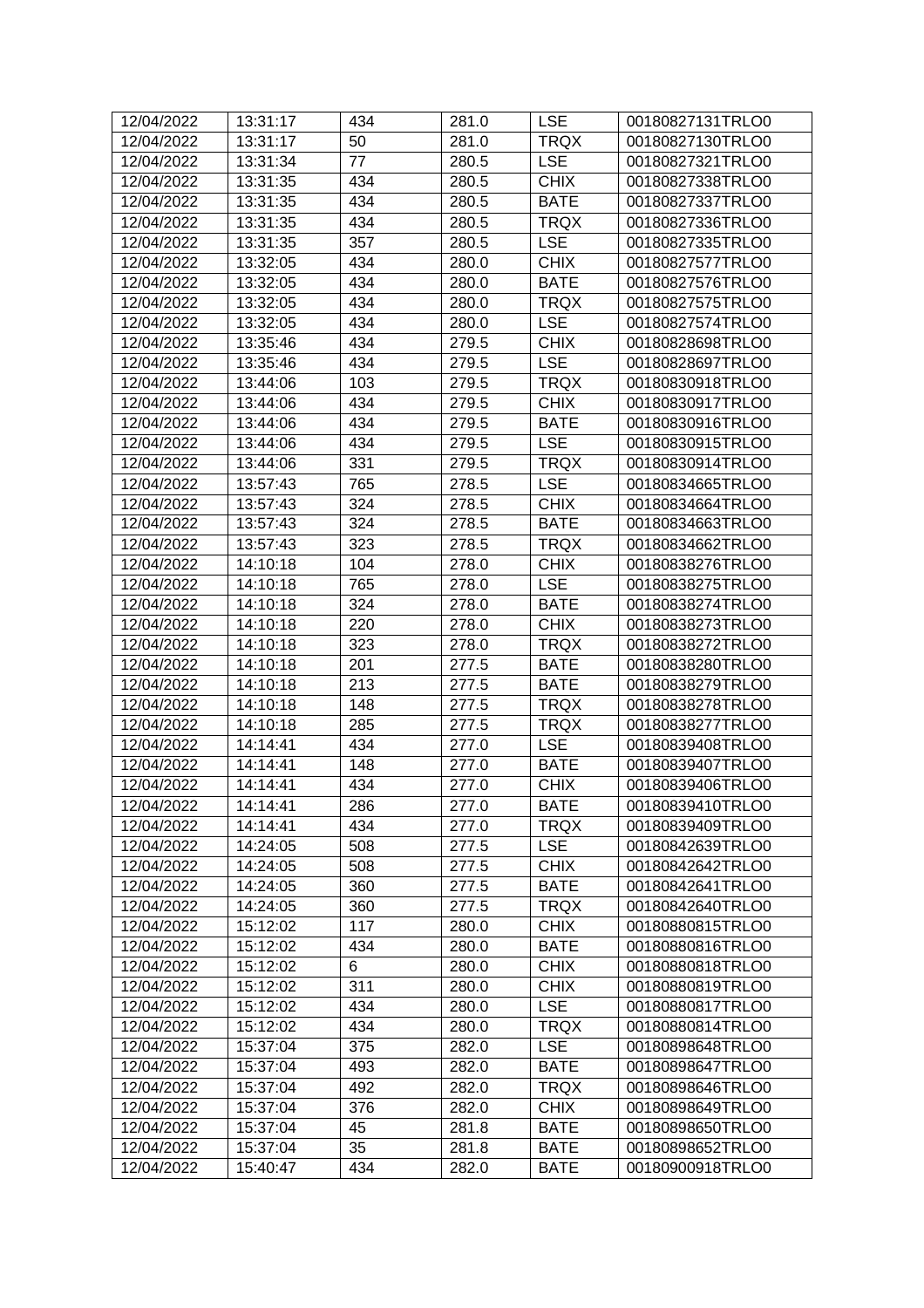| 12/04/2022 | 15:41:44 | 434   | 282.0 | <b>CHIX</b> | 00180901472TRLO0 |
|------------|----------|-------|-------|-------------|------------------|
| 12/04/2022 | 15:41:44 | 434   | 282.0 | <b>LSE</b>  | 00180901471TRLO0 |
| 12/04/2022 | 15:41:44 | 434   | 282.0 | <b>TRQX</b> | 00180901470TRLO0 |
| 12/04/2022 | 15:41:44 | 1,012 | 282.0 | <b>BATE</b> | 00180901473TRLO0 |
| 12/04/2022 | 15:41:46 | 651   | 281.5 | <b>LSE</b>  | 00180901493TRLO0 |
| 12/04/2022 | 15:41:46 | 603   | 281.5 | <b>TRQX</b> | 00180901492TRLO0 |
| 12/04/2022 | 15:41:46 | 48    | 281.5 | <b>TRQX</b> | 00180901491TRLO0 |
| 12/04/2022 | 15:43:52 | 362   | 282.5 | <b>CHIX</b> | 00180902761TRLO0 |
| 12/04/2022 | 15:43:52 | 362   | 282.5 | <b>BATE</b> | 00180902760TRLO0 |
| 12/04/2022 | 15:43:52 | 360   | 282.5 | <b>TRQX</b> | 00180902759TRLO0 |
| 12/04/2022 | 15:43:52 | 1     | 282.5 | <b>TRQX</b> | 00180902758TRLO0 |
| 12/04/2022 | 15:45:41 | 35    | 282.0 | <b>BATE</b> | 00180903846TRLO0 |
| 12/04/2022 | 15:45:41 | 80    | 282.0 | <b>TRQX</b> | 00180903845TRLO0 |
| 12/04/2022 | 15:45:41 | 29    | 282.0 | <b>CHIX</b> | 00180903848TRLO0 |
| 12/04/2022 | 15:45:41 | 327   | 282.0 | <b>BATE</b> | 00180903850TRLO0 |
| 12/04/2022 | 15:45:41 | 333   | 282.0 | <b>CHIX</b> | 00180903851TRLO0 |
| 12/04/2022 | 15:45:41 | 506   | 282.0 | <b>LSE</b>  | 00180903849TRLO0 |
| 12/04/2022 | 15:45:41 | 426   | 282.0 | <b>TRQX</b> | 00180903847TRLO0 |
| 12/04/2022 | 15:49:16 | 1     | 282.0 | <b>LSE</b>  | 00180905810TRLO0 |
| 12/04/2022 | 15:49:16 | 538   | 282.0 | <b>TRQX</b> | 00180905811TRLO0 |
| 12/04/2022 | 15:50:50 | 20    | 282.0 | <b>CHIX</b> | 00180906820TRLO0 |
| 12/04/2022 | 15:51:02 | 537   | 282.0 | <b>LSE</b>  | 00180906901TRLO0 |
| 12/04/2022 | 15:54:05 | 400   | 282.0 | <b>BATE</b> | 00180909019TRLO0 |
| 12/04/2022 | 15:54:05 | 380   | 282.0 | <b>CHIX</b> | 00180909018TRLO0 |
| 12/04/2022 | 15:54:05 | 70    | 282.0 | <b>TRQX</b> | 00180909017TRLO0 |
| 12/04/2022 | 15:58:09 | 150   | 282.5 | <b>LSE</b>  | 00180911612TRLO0 |
| 12/04/2022 | 15:58:09 | 412   | 282.5 | <b>CHIX</b> | 00180911611TRLO0 |
| 12/04/2022 | 15:58:09 | 319   | 282.5 | <b>LSE</b>  | 00180911610TRLO0 |
| 12/04/2022 | 15:58:09 | 272   | 282.5 | <b>TRQX</b> | 00180911609TRLO0 |
| 12/04/2022 | 15:58:09 | 34    | 282.5 | <b>LSE</b>  | 00180911598TRLO0 |
| 12/04/2022 | 15:58:09 | 92    | 282.5 | <b>CHIX</b> | 00180911597TRLO0 |
| 12/04/2022 | 15:58:09 | 57    | 282.5 | <b>TRQX</b> | 00180911596TRLO0 |
| 12/04/2022 | 16:01:10 | 431   | 283.5 | <b>CHIX</b> | 00180914028TRLO0 |
| 12/04/2022 | 16:01:10 | 440   | 283.5 | <b>LSE</b>  | 00180914027TRLO0 |
| 12/04/2022 | 16:01:10 | 411   | 283.5 | <b>TRQX</b> | 00180914026TRLO0 |
| 12/04/2022 | 16:01:10 | 10    | 283.5 | <b>CHIX</b> | 00180914024TRLO0 |
| 12/04/2022 | 16:01:10 | 428   | 283.5 | <b>BATE</b> | 00180914023TRLO0 |
| 12/04/2022 | 16:01:10 | 16    | 283.5 | <b>TRQX</b> | 00180914022TRLO0 |
| 12/04/2022 | 16:05:43 | 435   | 284.0 | <b>LSE</b>  | 00180916421TRLO0 |
| 12/04/2022 | 16:08:30 | 433   | 284.0 | <b>BATE</b> | 00180917941TRLO0 |
| 12/04/2022 | 16:08:30 | 436   | 284.0 | <b>CHIX</b> | 00180917940TRLO0 |
| 12/04/2022 | 16:08:30 | 432   | 284.0 | <b>TRQX</b> | 00180917939TRLO0 |
| 12/04/2022 | 16:08:30 | 434   | 283.5 | <b>LSE</b>  | 00180917942TRLO0 |
| 12/04/2022 | 16:08:32 | 435   | 284.0 | <b>BATE</b> | 00180917964TRLO0 |
| 12/04/2022 | 16:08:32 | 9     | 284.0 | <b>CHIX</b> | 00180917969TRLO0 |
| 12/04/2022 | 16:08:32 | 12    | 284.0 | <b>CHIX</b> | 00180917968TRLO0 |
| 12/04/2022 | 16:08:32 | 10    | 284.0 | <b>CHIX</b> | 00180917966TRLO0 |
| 12/04/2022 | 16:08:32 | 400   | 284.0 | <b>CHIX</b> | 00180917965TRLO0 |
| 12/04/2022 | 16:08:32 | 434   | 284.0 | <b>LSE</b>  | 00180917963TRLO0 |
| 12/04/2022 | 16:08:40 | 29    | 284.0 | <b>CHIX</b> | 00180918136TRLO0 |
| 12/04/2022 | 16:08:40 | 422   | 284.0 | <b>LSE</b>  | 00180918135TRLO0 |
| 12/04/2022 | 16:08:40 | 434   | 284.0 | <b>TRQX</b> | 00180918134TRLO0 |
| 12/04/2022 | 16:08:40 | 12    | 284.0 | <b>LSE</b>  | 00180918133TRLO0 |
|            |          |       |       |             |                  |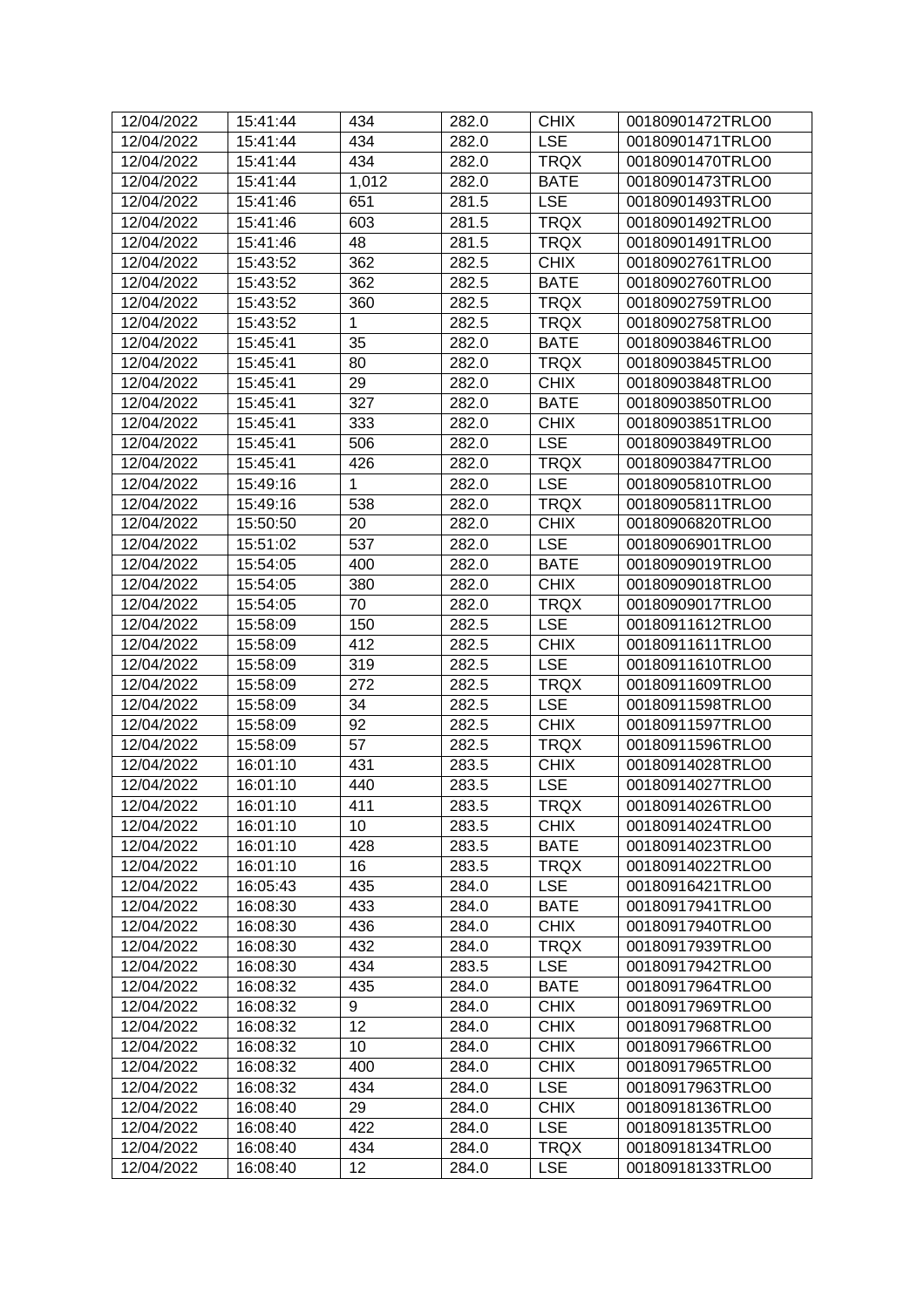| 12/04/2022 | 16:08:40 | 220   | 284.0 | <b>LSE</b>  | 00180918137TRLO0 |
|------------|----------|-------|-------|-------------|------------------|
| 12/04/2022 | 16:08:40 | 214   | 284.0 | <b>LSE</b>  | 00180918141TRLO0 |
| 12/04/2022 | 16:08:40 | 434   | 284.0 | <b>BATE</b> | 00180918140TRLO0 |
| 12/04/2022 | 16:08:40 | 262   | 284.0 | <b>CHIX</b> | 00180918139TRLO0 |
| 12/04/2022 | 16:08:40 | 263   | 284.0 | <b>TRQX</b> | 00180918138TRLO0 |
| 12/04/2022 | 16:08:40 | 143   | 284.0 | <b>CHIX</b> | 00180918143TRLO0 |
| 12/04/2022 | 16:08:40 | 171   | 284.0 | <b>TRQX</b> | 00180918142TRLO0 |
| 12/04/2022 | 16:09:31 | 401   | 283.5 | <b>BATE</b> | 00180918900TRLO0 |
| 12/04/2022 | 16:09:31 | 33    | 283.5 | <b>BATE</b> | 00180918899TRLO0 |
| 12/04/2022 | 16:09:31 | 434   | 283.5 | <b>CHIX</b> | 00180918898TRLO0 |
| 12/04/2022 | 16:09:31 | 434   | 283.5 | <b>LSE</b>  | 00180918897TRLO0 |
| 12/04/2022 | 16:09:31 | 422   | 283.5 | <b>TRQX</b> | 00180918896TRLO0 |
| 12/04/2022 | 16:09:31 | 12    | 283.5 | <b>TRQX</b> | 00180918895TRLO0 |
| 12/04/2022 | 16:09:33 | 115   | 283.0 | <b>LSE</b>  | 00180918903TRLO0 |
| 12/04/2022 | 16:10:04 | 105   | 283.0 | <b>CHIX</b> | 00180919228TRLO0 |
| 12/04/2022 | 16:10:07 | 186   | 283.0 | <b>TRQX</b> | 00180919254TRLO0 |
| 12/04/2022 | 16:20:07 | 110   | 282.5 | <b>BATE</b> | 00180926602TRLO0 |
| 12/04/2022 | 16:20:14 | 5     | 282.5 | <b>CHIX</b> | 00180926685TRLO0 |
| 12/04/2022 | 16:20:14 | 31    | 282.5 | <b>BATE</b> | 00180926684TRLO0 |
| 12/04/2022 | 16:20:14 | 43    | 282.5 | <b>LSE</b>  | 00180926683TRLO0 |
| 12/04/2022 | 16:23:04 | 293   | 282.5 | <b>BATE</b> | 00180929189TRLO0 |
| 12/04/2022 | 16:27:01 | 429   | 284.0 | <b>CHIX</b> | 00180933040TRLO0 |
| 12/04/2022 | 16:27:01 | 391   | 284.0 | <b>LSE</b>  | 00180933039TRLO0 |
| 12/04/2022 | 16:27:01 | 434   | 284.0 | <b>TRQX</b> | 00180933038TRLO0 |
| 12/04/2022 | 16:27:02 | 73    | 284.0 | <b>BATE</b> | 00180933047TRLO0 |
| 12/04/2022 | 16:27:03 | 385   | 284.0 | <b>BATE</b> | 00180933059TRLO0 |
| 12/04/2022 | 16:27:03 | 458   | 284.0 | <b>TRQX</b> | 00180933058TRLO0 |
| 12/04/2022 | 16:27:03 | 447   | 284.0 | <b>CHIX</b> | 00180933061TRLO0 |
| 12/04/2022 | 16:27:03 | 446   | 284.0 | <b>LSE</b>  | 00180933060TRLO0 |
| 12/04/2022 | 16:27:04 | 400   | 284.0 | <b>LSE</b>  | 00180933077TRLO0 |
| 12/04/2022 | 16:27:05 | 168   | 284.0 | <b>BATE</b> | 00180933091TRLO0 |
| 12/04/2022 | 16:27:05 | 434   | 284.0 | <b>CHIX</b> | 00180933090TRLO0 |
| 12/04/2022 | 16:27:11 | 176   | 284.0 | <b>CHIX</b> | 00180933163TRLO0 |
| 12/04/2022 | 16:27:11 | 176   | 284.0 | <b>BATE</b> | 00180933164TRLO0 |
| 12/04/2022 | 16:28:20 | 258   | 284.0 | <b>BATE</b> | 00180934303TRLO0 |
| 12/04/2022 | 16:28:20 | 258   | 284.0 | <b>CHIX</b> | 00180934302TRLO0 |
| 12/04/2022 | 16:28:20 | 434   | 284.0 | <b>TRQX</b> | 00180934301TRLO0 |
| 12/04/2022 | 16:28:20 | 434   | 284.0 | <b>LSE</b>  | 00180934300TRLO0 |
| 12/04/2022 | 16:28:22 | 10    | 284.0 | <b>BATE</b> | 00180934346TRLO0 |
| 12/04/2022 | 16:28:40 | 693   | 284.0 | <b>LSE</b>  | 00180934659TRLO0 |
| 12/04/2022 | 16:28:40 | 317   | 284.5 | <b>CHIX</b> | 00180934660TRLO0 |
| 12/04/2022 | 16:29:01 | 703   | 284.0 | <b>LSE</b>  | 00180935111TRLO0 |
| 12/04/2022 | 16:29:01 | 307   | 284.0 | <b>BATE</b> | 00180935110TRLO0 |
| 12/04/2022 | 16:29:01 | 93    | 284.0 | <b>LSE</b>  | 00180935109TRLO0 |
| 12/04/2022 | 16:29:01 | 316   | 284.0 | <b>TRQX</b> | 00180935108TRLO0 |
| 12/04/2022 | 16:29:48 | 154   | 283.5 | <b>BATE</b> | 00180937007TRLO0 |
| 12/04/2022 | 16:29:49 | 38    | 283.5 | <b>BATE</b> | 00180937017TRLO0 |
| 12/04/2022 | 16:29:52 | 91    | 283.5 | <b>BATE</b> | 00180937186TRLO0 |
| 12/04/2022 | 16:29:52 | 38    | 283.5 | <b>CHIX</b> | 00180937201TRLO0 |
| 12/04/2022 | 16:35:15 | 4,108 | 281.5 | <b>LSE</b>  | 00180942433TRLO0 |
| 12/04/2022 | 16:35:15 | 288   | 281.5 | <b>LSE</b>  | 00180942432TRLO0 |
| 12/04/2022 | 16:35:15 | 200   | 281.5 | <b>LSE</b>  | 00180942431TRLO0 |
| 12/04/2022 | 16:35:15 | 205   | 281.5 | <b>LSE</b>  | 00180942430TRLO0 |
|            |          |       |       |             |                  |